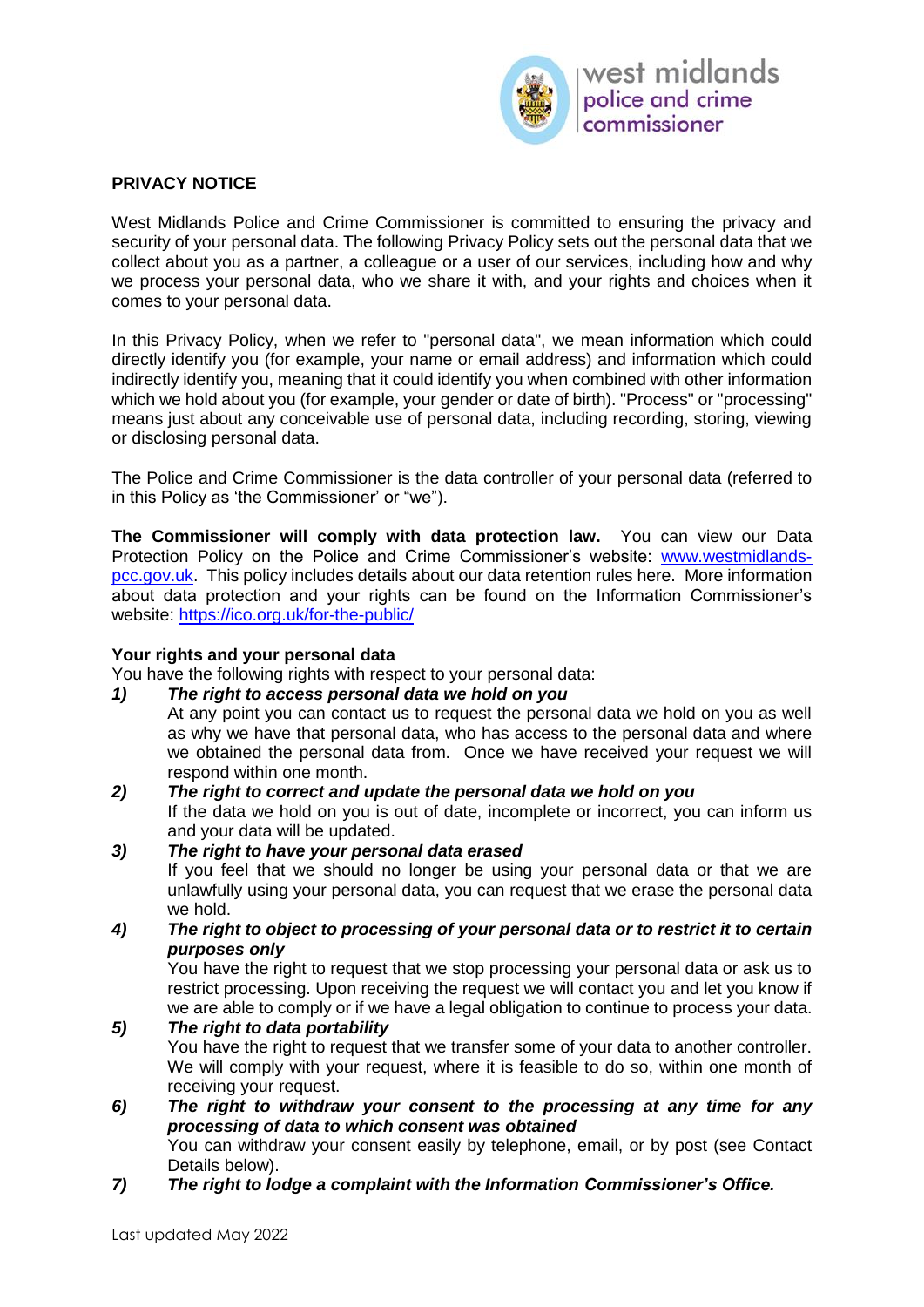

You can contact the Information Commissioners Office on 0303 123 1113 or via email https://ico.org.uk/global/contact-us/email/ or at the Information Commissioner's Office, Wycliffe House, Water Lane, Wilmslow, Cheshire SK9 5AF.

### **How long do we keep your personal data?**

Our data retention schedule states how long we keep different categories of data. The Schedule forms part of our Information and Records Management Policy and can be viewed on the Police and Crime Commissioner's website: www.westmidlands-pcc.gov.uk

### **Changes to processing**

If we wish to use your personal data for a new purpose, not covered by this Privacy Notice, then we will provide you with a new notice explaining this new use prior to commencing the processing and setting out the relevant purposes and processing conditions. Where and whenever necessary, we will seek your prior consent to the new processing, if we start to use your personal data for a purpose not mentioned in this notice.

### **Changes to this notice**

We keep this Privacy Notice under regular review and we will place any updates on the Commissioner's website: [www.westmidlands-pcc.gov.uk](http://www.westmidlands-pcc.gov.uk/)

### **Transfer of Data Abroad**

Any personal data transferred to countries or territories outside the European Economic Area ("EEA") will only be placed on systems complying with measures giving equivalent protection of personal rights. Our website is also accessible from overseas so on occasion some personal data (for example in a newsletter) may be accessed from overseas.

### **Contact**

If you have any questions about your personal data which are not answered by this Policy, please contact: Data Protection Officer West Midlands Police and Crime Commissioner Lloyd House Colmore Circus **Queensway** Birmingham B4 6NQ Email: [wmpcc@west-midlands.pnn.police.uk](mailto:wmpcc@west-midlands.pnn.police.uk)

### **Contents of this privacy notice:**

We process personal data for a number of different purposes. Click on the link below to see the most appropriate paragraphs of this privacy notice:

- [Letters or emails to the PCC with requests, suggestions and complaints](#page-3-0) o [Complaint Reviews](#page-3-0)
- [Attending our meetings or events, contact and circulation lists](#page-4-0)
- [Application for funding, or recipient of our funding](#page-3-0)
- Staff, volunteers, members of Strategic Policing and Crime Board, members of PCC [committees and groups and contractors](#page-7-0)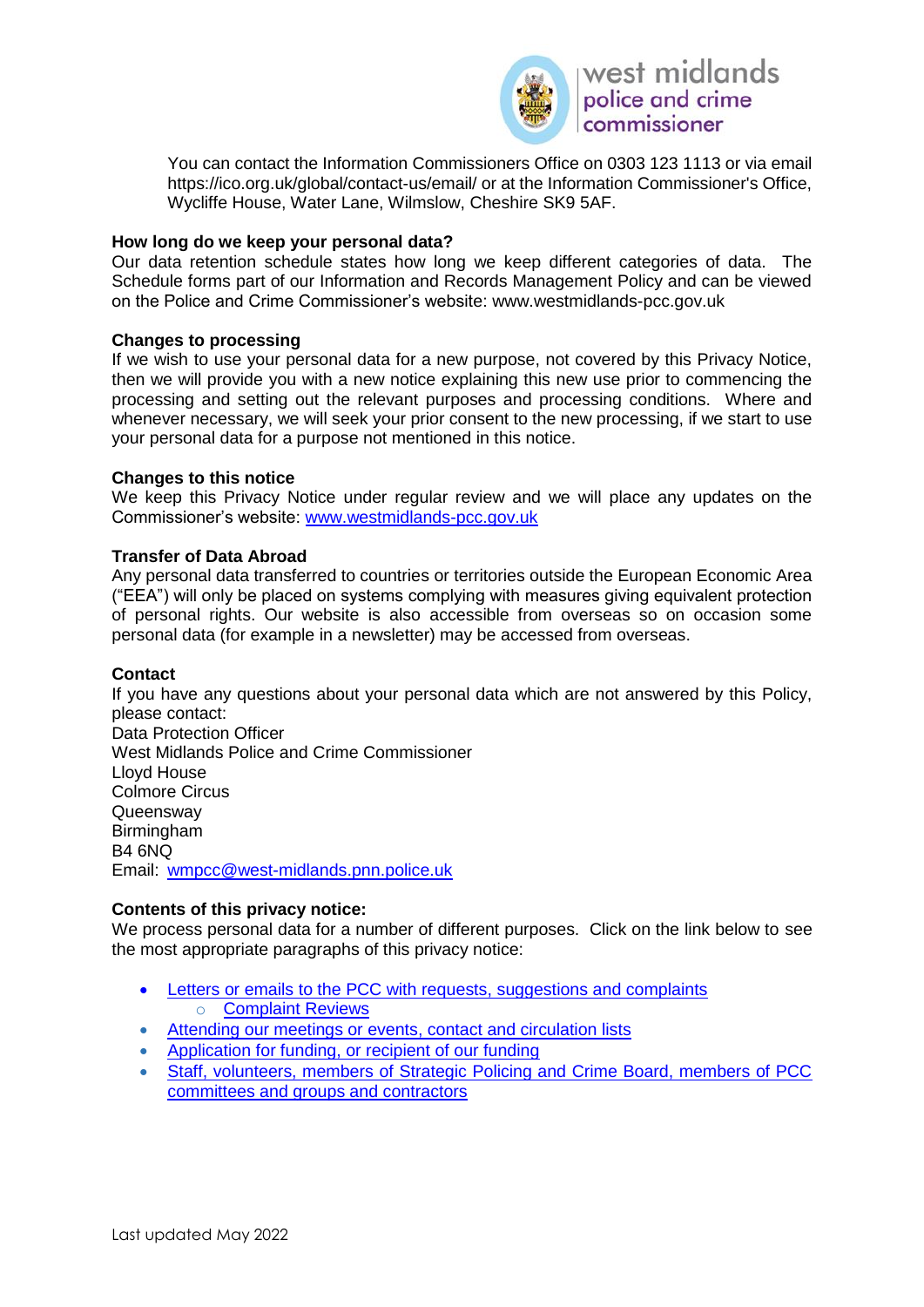

### **Letters or emails to the PCC with requests, suggestions or complaints [Complaint](#page-3-0)  [Reviews:](#page-3-0)**

### **When you contact us, we:**

- Will retain and store your details, including copies of everything you send to us.
- May also share your personal data and any of the information you have provided with other organisations if we need to do so in order to deal with your contact properly. Most commonly this would be West Midlands Police, but it may include other organisations if required in order to deal with your contact (e.g. local authorities, or the Police and Crime Panel).
- Will contact you to discuss the matters you have raised with us.
- Complaints about West Midlands Police officers or staff must be dealt with by the appropriate authority which is the Professional Standards Department (PSD). If your complaint is about a police officer or member of police staff **we will refer it to PSD**.
- If your complaint is about the Chief Constable, we will contact West Midlands Police in order to investigate your complaint and gather all of the information we need in order to do so. This may include us sharing details of your complaint with the Chief Constable.
- If your complaint is about someone who works for the PCC, we may share details about your complaint with the member of staff concerned, or with other staff within in the office, where it is necessary for us to do so in order to investigate the complaint.

### **What personal information will we collect if you contact us?**

- Names, titles, and aliases, photographs:
- Contact details such as telephone numbers, addresses, and email addresses;
- Where they are relevant to your query/suggestion or complaint, we may ask for and process other information such as gender, age, marital status, nationality, education/work history, academic/professional qualifications, hobbies, family composition, and dependants;
- The personal data we process may include sensitive or other special categories of personal data such as criminal convictions, racial or ethnic origin, mental and physical health, details of injuries, medication/treatment received, political beliefs, trade union affiliation, genetic data, biometric data, data concerning and sexual life or orientation.

### **We use your personal data for some or all of the following purposes:**

- To follow up with you after correspondence;
- To confirm your identity to provide some services;
- To contact you by post, email, telephone or using social media (e.g., Facebook, Twitter, WhatsApp);
- To help us to build up a picture of how policing and other services are performing;
- To prevent and detect fraud and corruption in the use of public funds and where necessary for the law enforcement functions;
- To enable us to meet all legal and statutory obligations and powers including any delegated functions;
- To carry out comprehensive safeguarding procedures (including due diligence and complaints handling) in accordance with best safeguarding practice from time to time with the aim of ensuring that all children and adults-at-risk are provided with safe environments and generally as necessary to protect individuals from harm or injury;
- To promote the interests of the Commissioner;
- To maintain our own accounts and records;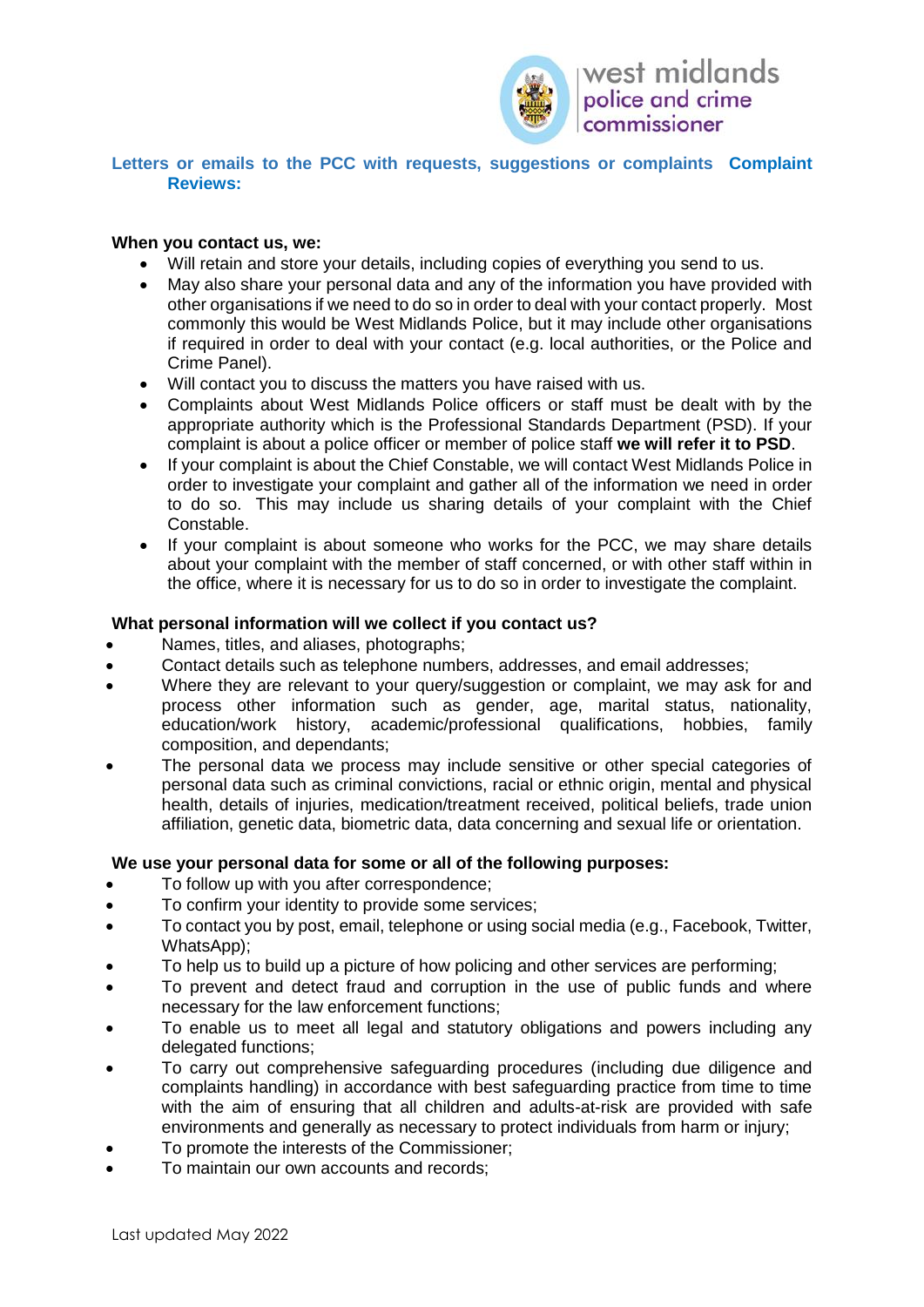

- To seek your views, opinions or comments;
- To notify you of changes to our news, facilities, services, events and staff, Board members and other role holders;
- To send you communications which you have requested and that may be of interest to you. These may include information about campaigns, appeals, other new projects or initiatives.

### <span id="page-3-0"></span>**Complaint Reviews:**

We have a statutory responsibility as the Relevant Review Body for some complaints dealt with by PSD in accordance with the Police Reform Act 2002, where the complainant is unsatisfied with the way that their original complaint has been handled. PSD will provide details of how a review can be requested from the relevant review body in their original outcome letter to the complainant.

### **What personal information will we collect to process your complaint review?**

- Names, titles, and aliases, photographs;
- Contact details such as telephone numbers, addresses, and email addresses;
- Where they are relevant to your complaint, we may ask for and process other information such as gender, age, marital status, nationality, education/work history, academic/professional qualifications, hobbies, family composition, and dependants;
- The personal data we process may include sensitive or other special categories of personal data such as criminal convictions, racial or ethnic origin, mental and physical health, details of injuries, medication/treatment received, political beliefs, trade union affiliation, genetic data, biometric data, data concerning and sexual life or orientation;
- Complaint details and original complaint documentation;
- Allegations of misconduct.

#### **We use the personal information processed for your complaint review for the following purposes:**

- To identify your original complaint and to conduct a review of the way your complaint has been handled;
- To provide learning recommendations to West Midlands Police where the review has identified further action or improvement;
- To enable us to meet all legal and statutory obligations and powers including any delegated functions;
- To carry out comprehensive safeguarding procedures (including due diligence and complaints handling) in accordance with best safeguarding practice from time to time with the aim of ensuring that all children and adults-at-risk are provided with safe environments and generally as necessary to protect individuals from harm or injury.

### **What is our legal basis for processing your personal data?**

The Commissioner is a public authority and has certain powers and duties. Most of your personal data is processed for compliance with a legal obligation which includes the discharge of the Commissioner's public powers and duties. We will always take into account your interests and rights.

For the complaint review function, our legal basis for processing your personal data is to perform a public task with official authority under the following legislation: Policing and Crime Act 2017 and the Police Reform Act 2002 (Part 2 and Schedule 3, paragraph 25). This is supported by the Police Complaints and Misconduct Regulations 2020.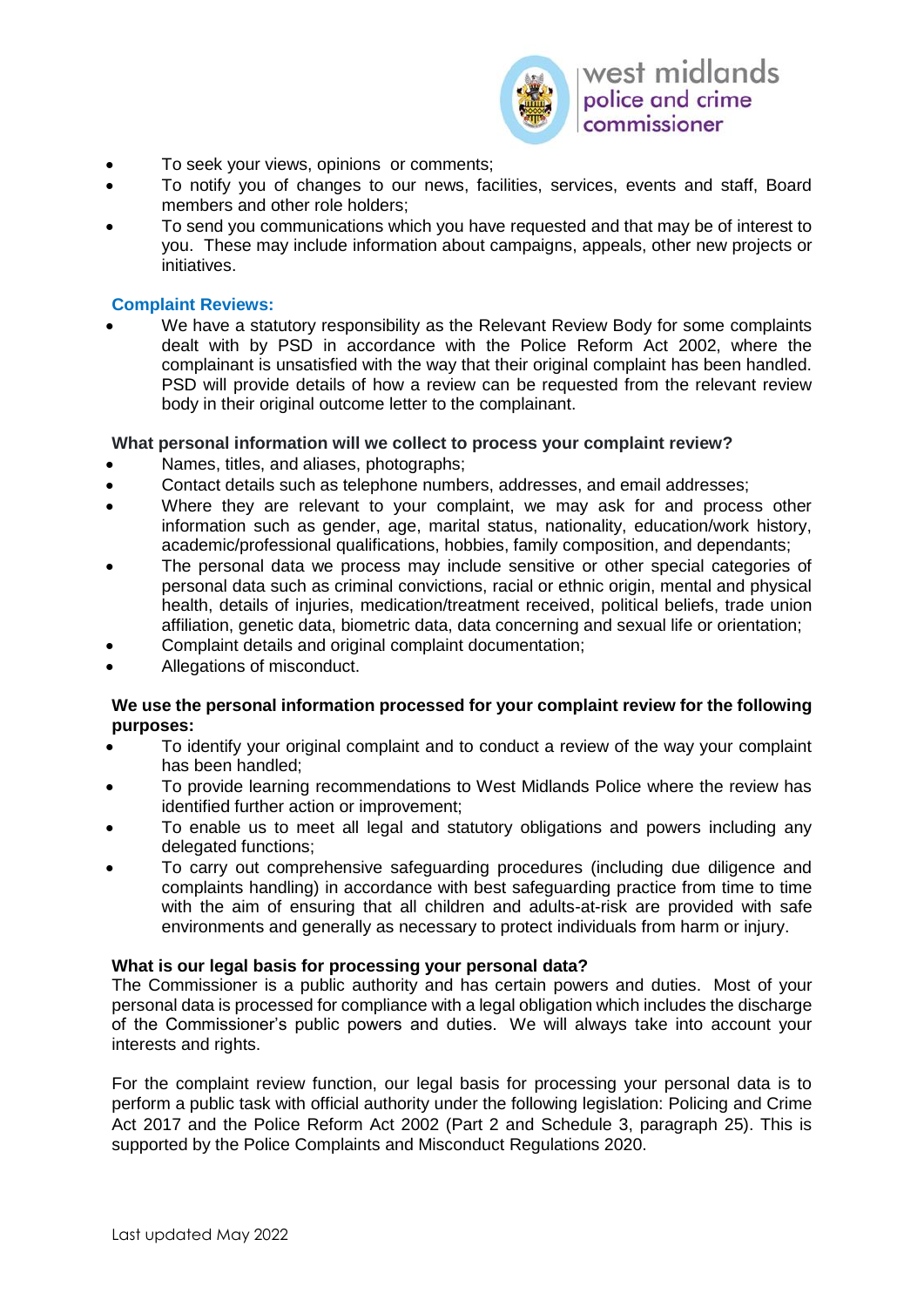

## **Sharing your personal data**

If it is necessary we may share your personal data with third parties. These third parties have an obligation to put in place appropriate security measures and will be responsible to you directly for the manner in which they process and protect your personal data. They may include:

- West Midlands Police
- **Local authorities**
- Home Office
- West Midlands Police and Crime Panel
- Other police forces
- Community groups
- Charities
- Other not for profit entities
- Contractors
- Employment agencies

We may need to share your personal data we hold with them so that they can carry out their responsibilities to us, and enable the Commissioner to fulfil his public duty or his legal obligations. If we and the other data controllers listed above are processing your data jointly for the same purposes, then the Commissioner and the other data controllers may be "joint data controllers" which mean we are all collectively responsible to you for your data. Where each of the parties listed above are processing your data for their own independent purposes then each of us will be independently responsible to you and if you have any questions, wish to exercise any of your rights (see below) or wish to raise a complaint, you should do so directly to the relevant data controller.

#### <span id="page-4-0"></span>**Attending our meetings or events, circulation and contact lists**

#### **Our meetings and events**

Most of our meetings, summits and events are held in public, and many are also webcast. Copies of webcasts are available for public viewing from the PCC's website. We sometimes take photographs of meetings and events, and people who attend may appear in these photographs. In addition we normally take notes of meetings and events and these notes may include the names or other information about people who attend.

This means that if you attend one of our meetings or events:

- You may appear on the webcast
- You may appear in photographs of the event
- Your name may be included in the notes/minutes

#### **What legal basis do we rely upon?**

Meetings and events take place to support the Commissioner in undertaking his public task. We will rely upon contractual obligation for people who are regular members of our boards, groups or committees. For other events we shall obtain consent from those present before commencing webcasting, photography or including personal data in our notes or minutes. We will always respect your privacy, and take the following steps:

- Before webcasting commences everybody present will be informed and if they prefer not to be webcast they will have the opportunity to withdraw or to sit in a part of the room not covered by the webcast.
- Members of our regular boards or groups (most notably the Strategic Policing and Crime Board and the Audit Committee, but this may also include other groups which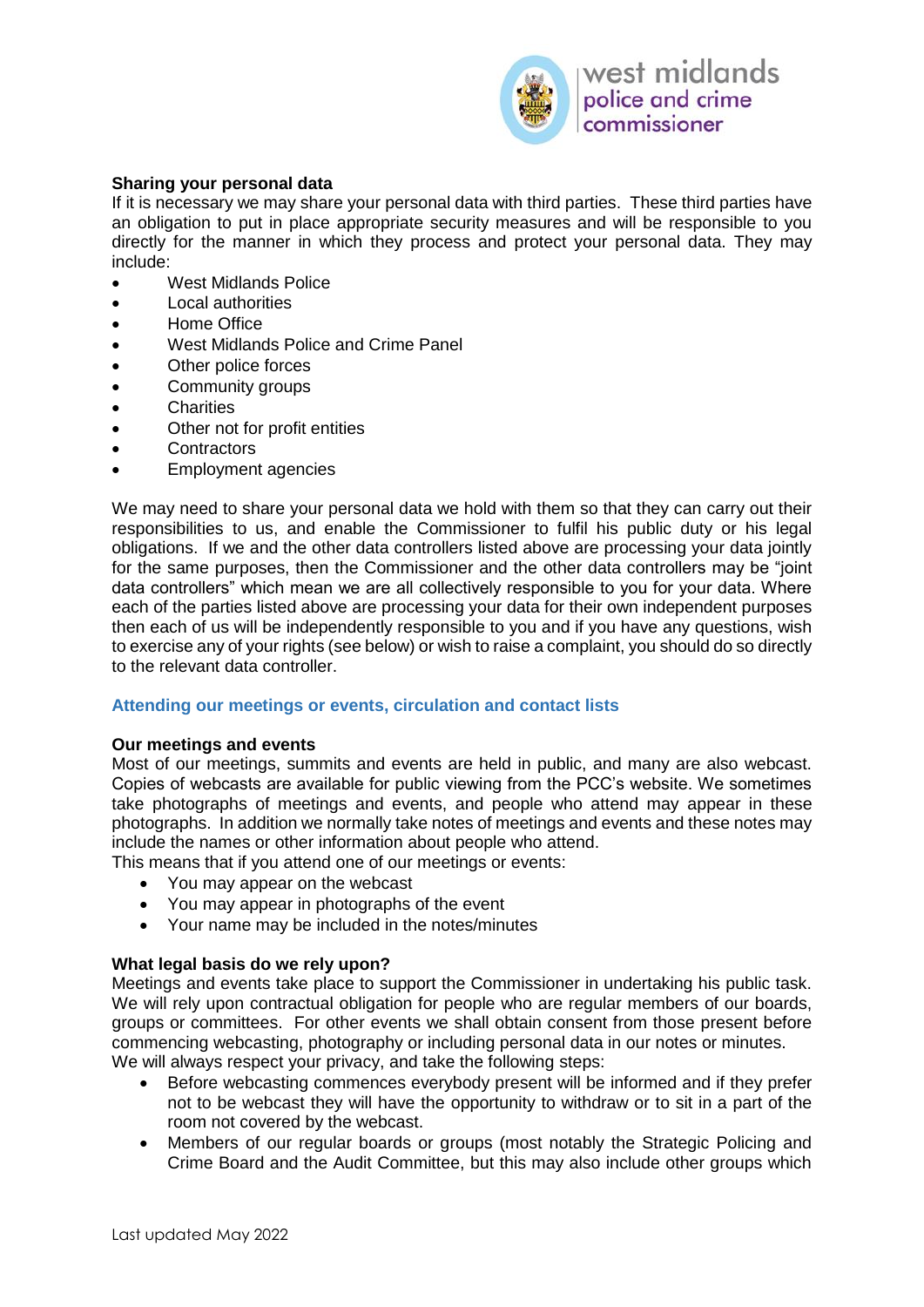

have a regular membership) will have a contract with us which includes being included in webcast, photographs, notes and minutes of meetings.

## **Contact and circulation lists**

If you attend one of our meetings or events we will ask you for the following information:

- Name
- Contact email and telephone number
- Your organisation and your position
- Accessibility and dietary requirements

We will use these to provide you with information about the meeting or event; to help us plan and also for health and safety planning in case of fire or other emergency. We will not share this information with any third party without your prior consent.

We may use a third party such as Eventbrite to help us organise events. In such cases, the third party is a data processor for your data, and will be responsible for your data. If we use a third party to help us in this way, you shall receive a separate privacy notice from them.

### **Circulation lists**

We hold a number of lists of people's contact details. We hold lists so that we can invite people to suitable events and meetings and also so that we can contact people with information and news. You will be asked for your consent for your name and other contact details to be included on our circulation list. You may withdraw this consent at any time and your details will then be removed from our list.

### **Public petitions and questions at Strategic Policing and Crime Board**

The Commissioner invites members of the public to submit questions and petitions to meetings of the Strategic Policing and Crime Board. More information on the process for this can be found on the website: [www.westmidlands-pcc.gov.uk](http://www.westmidlands-pcc.gov.uk/)

If you submit a petition or question, your personal details may be shared with West Midlands Police or any other third party necessary in order to address the question or the petition. Your name and other details may be included in the notes of the meeting, and if you attend the meeting you may appear in the webcast and photographs of the event.

## **Application for funding, or recipient of our funding**

Applicants for funding will normally be required to provide us with personal data including:

- Name, address, email and other contact information
- Details of the people and organisation making the application
- Bank and other financial information
- For some projects or applications, sensitive personal information (where this is relevant to the project)

### **We use your personal data for some or all of the following purposes:**

- To follow up with you after correspondence;
- To assess your application for funding;
- To monitor progress of projects that have been funded;
- To make payments to you in accordance with our agreement;
- To provide publicity, media releases and information on the Commissioner's website.
- To confirm your identity;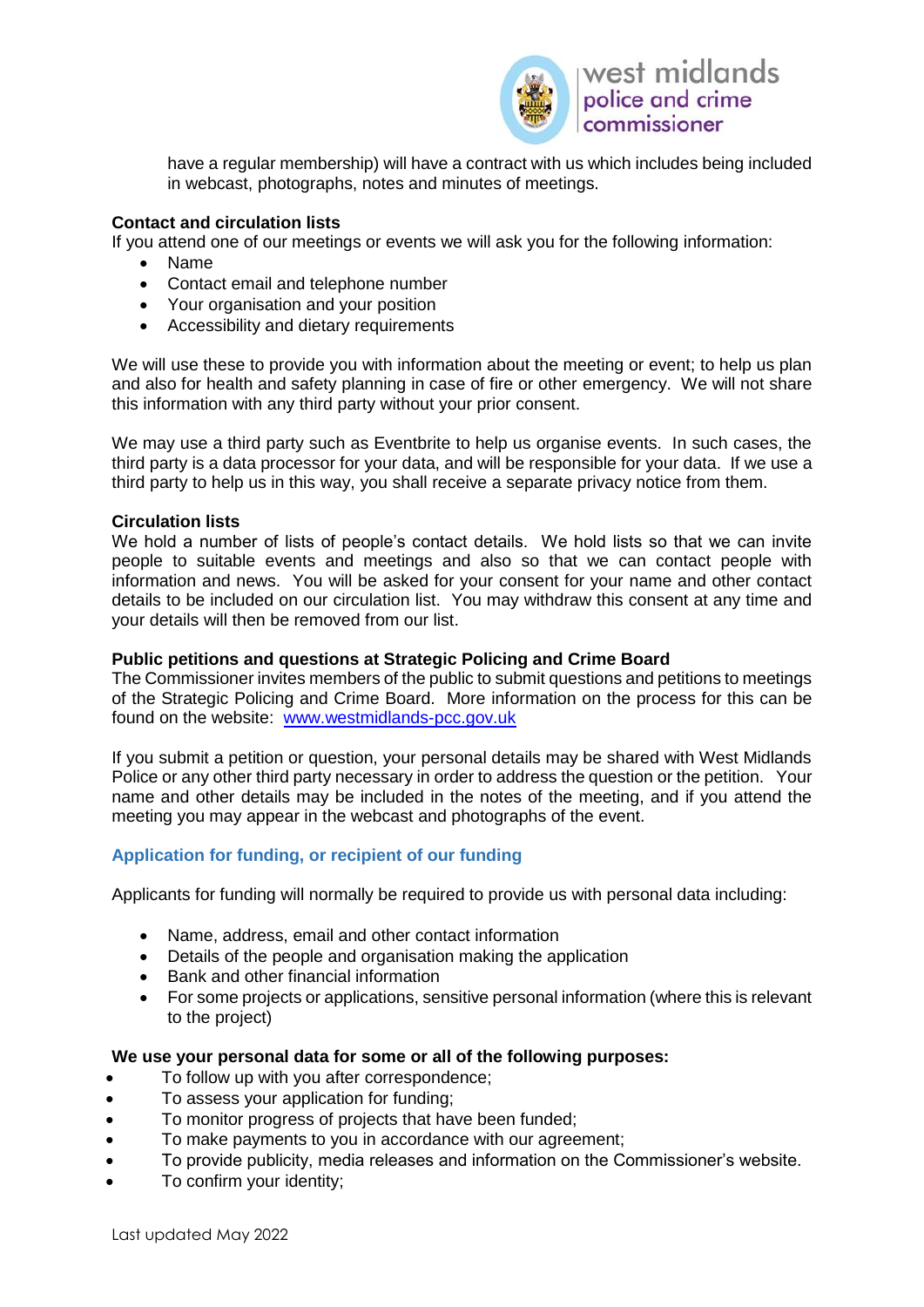

- To contact you by post, email, telephone or using social media (e.g., Facebook, Twitter, WhatsApp or similar);
- To prevent and detect fraud and corruption in the use of public funds and where necessary for the law enforcement functions;
- To enable us to meet all legal and statutory obligations and powers including any delegated functions;
- To carry out comprehensive safeguarding procedures (including due diligence and complaints handling) in accordance with best safeguarding practice from time to time with the aim of ensuring that all children and adults-at-risk are provided with safe environments and generally as necessary to protect individuals from harm or injury;
- To promote the interests of the Commissioner;
- To maintain our own accounts and records;
- To seek your views, opinions or comments;
- To notify you of changes to our news, facilities, services, events and staff, Board members and other role holders;
- To share with internal or external auditors, for the purpose of undertaking an audit, or undertaking an investigation in accordance with their legal obligations and powers.
- To send you communications which you have requested and that may be of interest to you. These may include information about campaigns, appeals, other new projects or initiatives.

### **What is our legal basis for processing your personal data?**

The Commissioner is a public authority and has certain powers and duties. Most of your personal data is processed for compliance with a legal obligation which includes the discharge of the Commissioner's public powers and duties.

If personal data is used in publicity materials about a project, in most cases we do so in reliance upon the terms of the contractual agreement between us. If this is not covered by the agreement between us, we shall seek your consent before using personal data in any publicity materials. We will always take into account your interests and rights.

### **Sharing your personal data**

If it is necessary we may share your personal data with third parties. These third parties have an obligation to put in place appropriate security measures and will be responsible to you directly for the manner in which they process and protect your personal data. They may include:

- West Midlands Police
- Local authorities
- Home Office
- West Midlands Police and Crime Panel
- Other police forces
- Community groups
- Charities
- Other not for profit entities
- **Contractors**
- Employment agencies

We may need to share your personal data we hold with them so that they can carry out their responsibilities to us, and enable the Commissioner to fulfil his public duty or his legal obligations. If we and the other data controllers listed above are processing your data jointly for the same purposes, then the Commissioner and the other data controllers may be "joint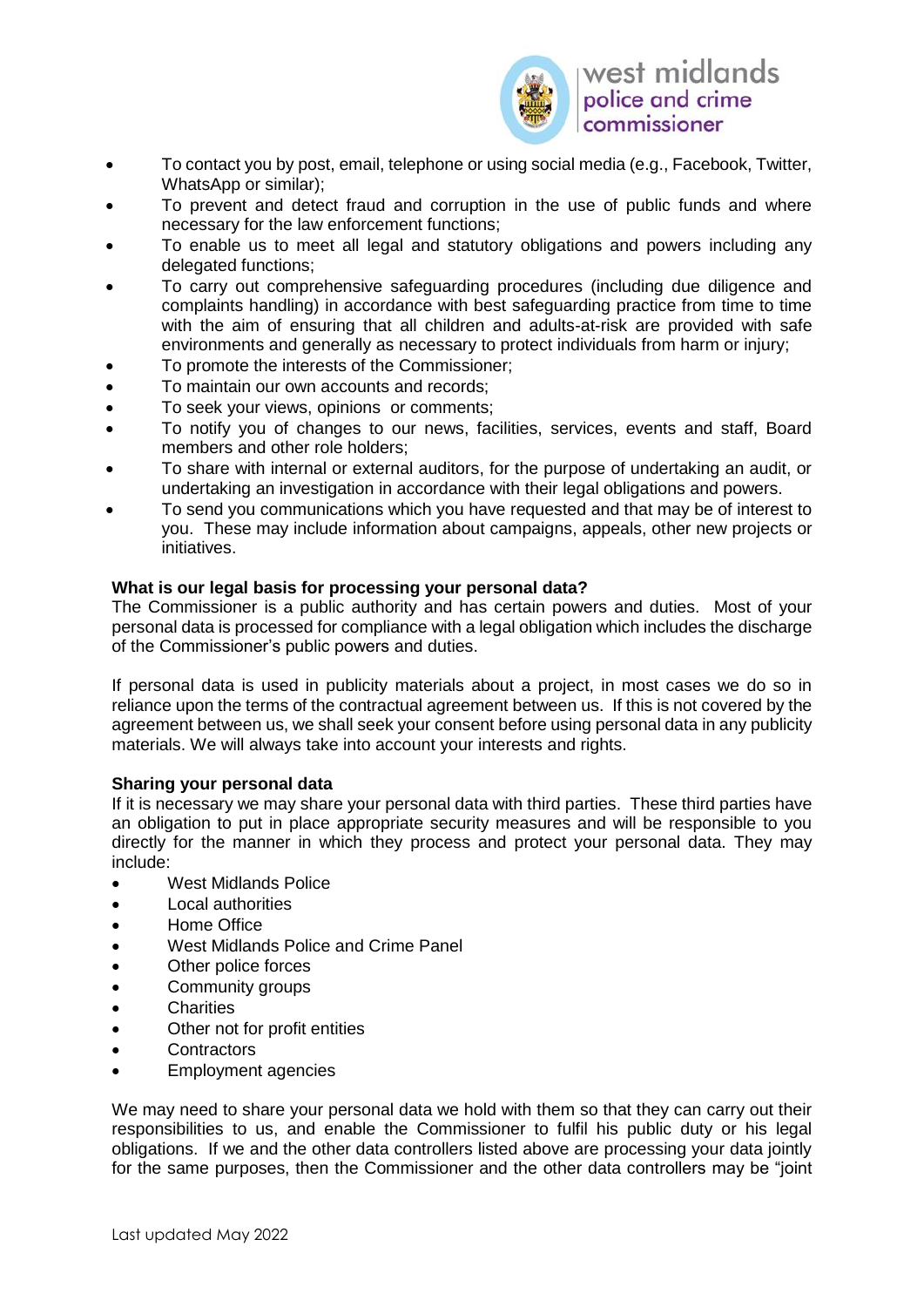

data controllers" which mean we are all collectively responsible to you for your data. Where each of the parties listed above are processing your data for their own independent purposes then each of us will be independently responsible to you and if you have any questions, wish to exercise any of your rights (see below) or wish to raise a complaint, you should do so directly to the relevant data controller.

### <span id="page-7-0"></span>**Staff, volunteers, members of Strategic Policing and Crime Board, members of PCC committees and groups, suppliers and contractors**

\*"Staff" means employees, workers, agency staff and those retained on a temporary or permanent basis

\*\*This also includes applicants or candidates for any of these roles.

## **What personal data will we process?**

- Names, titles, and aliases, photographs.
- Start date / leaving date
- Contact details such as telephone numbers, addresses, and email addresses.
- Where they are relevant to our legal obligations, or where you provide them to us, we may process information such as gender, age, date of birth, marital status, nationality, education/work history, academic/professional qualifications, employment details, hobbies, family composition, and dependants.
- Non-financial identifiers such as passport numbers, driving licence numbers, vehicle registration numbers, taxpayer identification numbers, staff identification numbers, tax reference codes, and national insurance numbers.
- Financial identifiers such as bank account numbers, payment card numbers, payment/transaction identifiers, policy numbers, and claim numbers.
- Financial information such as National Insurance number, pay and pay records, tax code, tax and benefits contributions, expenses claimed, and invoice payments.
- Other operational personal data created, obtained, or otherwise processed in the course of carrying out our activities, including but not limited to, CCTV footage, recordings of telephone conversations, IP addresses and website visit histories, logs of visitors, and logs of accidents, injuries and insurance claims.
- Next of kin and emergency contact information
- Recruitment information (including copies of right to work documentation, references and other information included in a CV or cover letter or as part of the application process and referral source (e.g. agency, staff referral))
- Location of employment or workplace.
- Other staff data (not covered above) including; performance management information, languages and proficiency; licences/certificates, immigration status; employment status; information for disciplinary and grievance proceedings; and personal biographies.
- Your public use of social media.
- CCTV footage and other information obtained through electronic means such as smartcard or swipecard records.
- Information about your use of our information and communications systems.
- Information about your time keeping and attendance.

### **We use your personal data for some or all of the following purposes: -**

Please note: We need all the categories of personal data in the list above primarily to allow us to perform our contract with you and to enable us to comply with legal obligations.

Making a decision about your recruitment or appointment.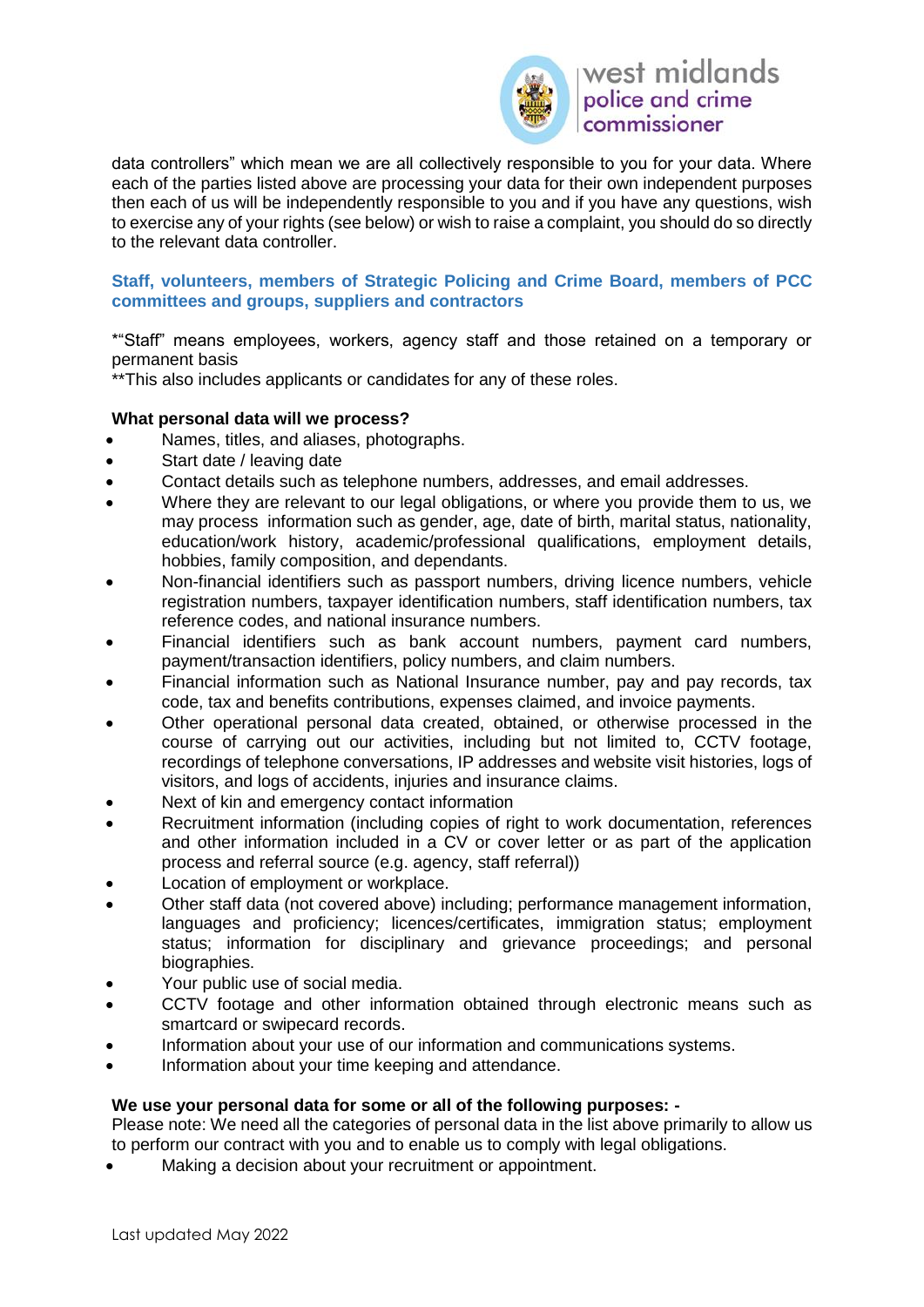

- Determining the terms on which you work for us.
- Checking you are legally entitled to work in the UK.
- Paying you and, if you are an employee, deducting tax and National Insurance contributions.
- Providing any contractual benefits to you
- Liaising with your pension provider.
- Administering the contract we have entered into with you.
- Management and planning, including accounting and undertaking regular audit processes.
- Conducting performance reviews, managing performance and determining performance requirements.
- Making decisions about salary reviews and compensation.
- Assessing qualifications for a particular job or task, including decisions about promotions.
- Conducting grievance or disciplinary proceedings.
- Making decisions about your continued employment or engagement.
- Making arrangements for the termination of our working relationship.
- Education, training and development requirements.
- Dealing with legal disputes involving you, including accidents at work.
- Ascertaining your fitness to work.
- Managing sickness absence.
- Complying with health and safety obligations.
- To prevent fraud and/or corruption.
- To monitor your use of our information and communication systems to ensure compliance with our IT policies.
- To ensure network and information security, including preventing unauthorised access to our computer and electronic communications systems and preventing malicious software distribution.
- To conduct data analytics studies to review and better understand employee retention and attrition rates.
- Equal opportunities monitoring.
- To undertake activity consistent with our statutory functions and powers including any delegated functions.
- To maintain our own accounts and records;
- To seek your views or comments;
- To process a job application;
- To administer a register of gifts, hospitality and personal interests
- To provide a reference.
- It is paramount that the public have trust and confidence in the Police and Crime Commissioner, and we will monitor your public use of social media in order to ensure that you do not bring the organisation into disrepute.
- We will assess social media use for all potential employees, volunteers or contractors and we may use this as part of our recruitment/appointment decision making.
- We will also assess and monitor your public use of social media in order to check that you are properly fulfilling your employment contract. For example, most posts are politically restricted, and we will check that your social media is complaint with this.
- We will use information about your time keeping and attendance to assess your work performance, and it may also be used in decisions about pay increments, and in disciplinary proceedings.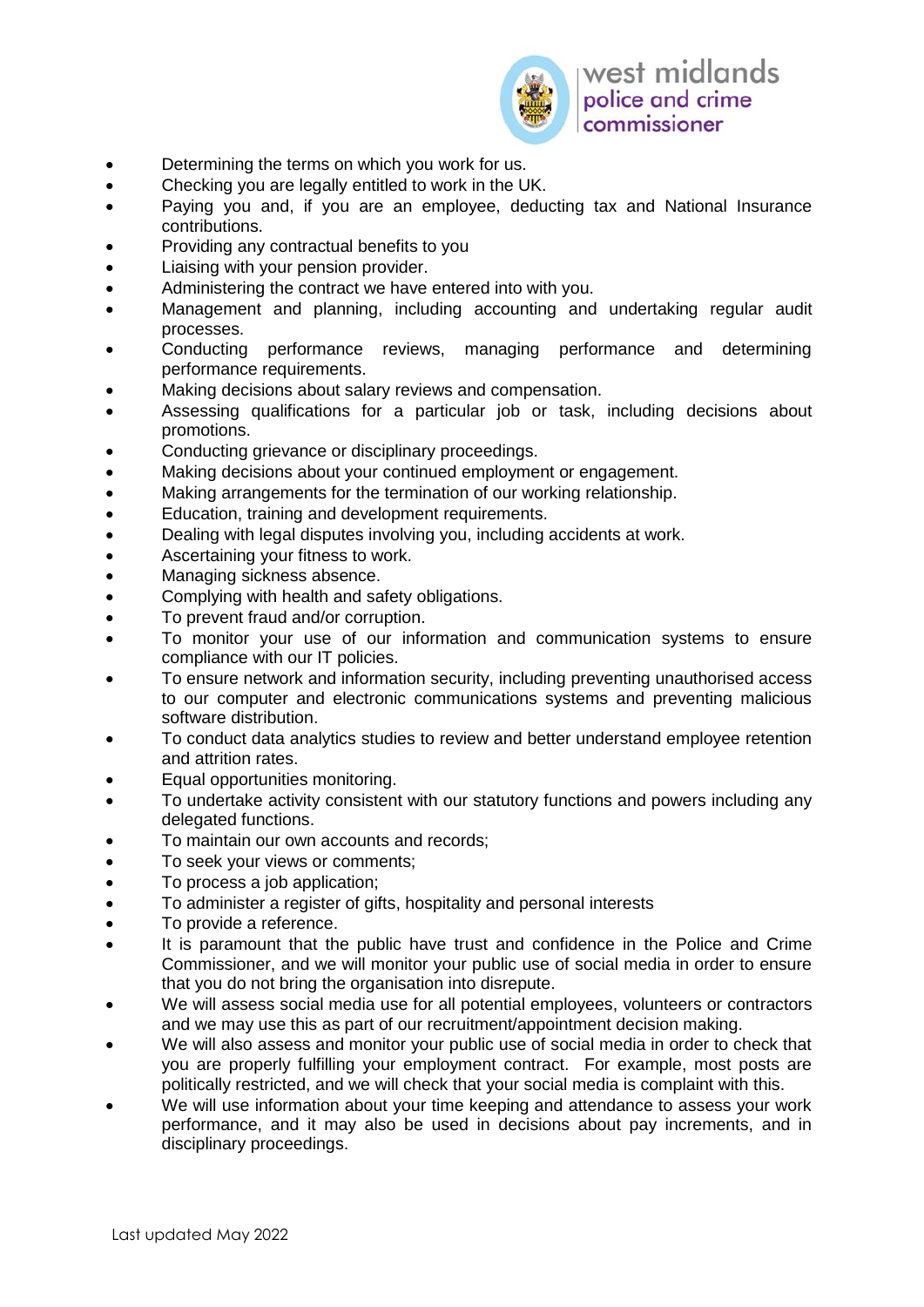

Some of the above grounds for processing will overlap and there may be several grounds which justify our use of your personal data.

We will only use your personal data when the law allows us to. Most commonly, we will use your personal data in the following circumstances:

- Where we need to perform the contract we have entered into with you.
- Where we need to comply with a legal obligation.

We may also use your personal data in the following situations, which are likely to be rare:

- Where we need to protect your interests (or someone else's interests).
- Where it is needed in the public interest for for official purposes.

### **How we use sensitive personal data**

We may process sensitive personal data including, as appropriate:

- information about your physical or mental health or condition in order to monitor sick leave and take decisions on your fitness for work;
- your racial or ethnic origin or religious or similar information in order to monitor compliance with equal opportunities legislation;
- in order to comply with legal requirements and obligations to third parties.
- These types of data are described in the GDPR as "Special categories of data" and require higher levels of protection. We need to have further justification for collecting, storing and using this type of personal data.
- We may process special categories of personal data in the following circumstances:
	- In limited circumstances, with your explicit written consent.
	- Where we need to carry out our legal obligations.
	- Where it is needed in the public interest, such as for equal opportunities monitoring or in relation to our pension scheme.
	- Where it is needed to assess your working capacity on health grounds, subject to appropriate confidentiality safeguards.
- Less commonly, we may process this type of personal data where it is needed in relation to legal claims or where it is needed to protect your interests (or someone else's interests) and you are not capable of giving your consent, or where you have already made the information public.

### **Do we need your consent to process your sensitive personal data?**

- We do not need your consent if we use your sensitive personal data in accordance with our rights and obligations in the field of employment and social security law.
- In limited circumstances, we may approach you for your written consent to allow us to process certain sensitive personal data. If we do so, we will provide you with full details of the personal data that we would like and the reason we need it, so that you can carefully consider whether you wish to consent.
- You should be aware that it is not a condition of your contract with us that you agree to any request for consent from us.

## **Information about criminal convictions**

- We may only use personal data relating to criminal convictions where the law allows us to do so. This will usually be where such processing is necessary to carry out our obligations and provided we do so in line with our data protection policy.
- Less commonly, we may use personal data relating to criminal convictions where it is necessary in relation to legal claims, where it is necessary to protect your interests (or someone else's interests) and you are not capable of giving your consent, or where you have already made the information public.